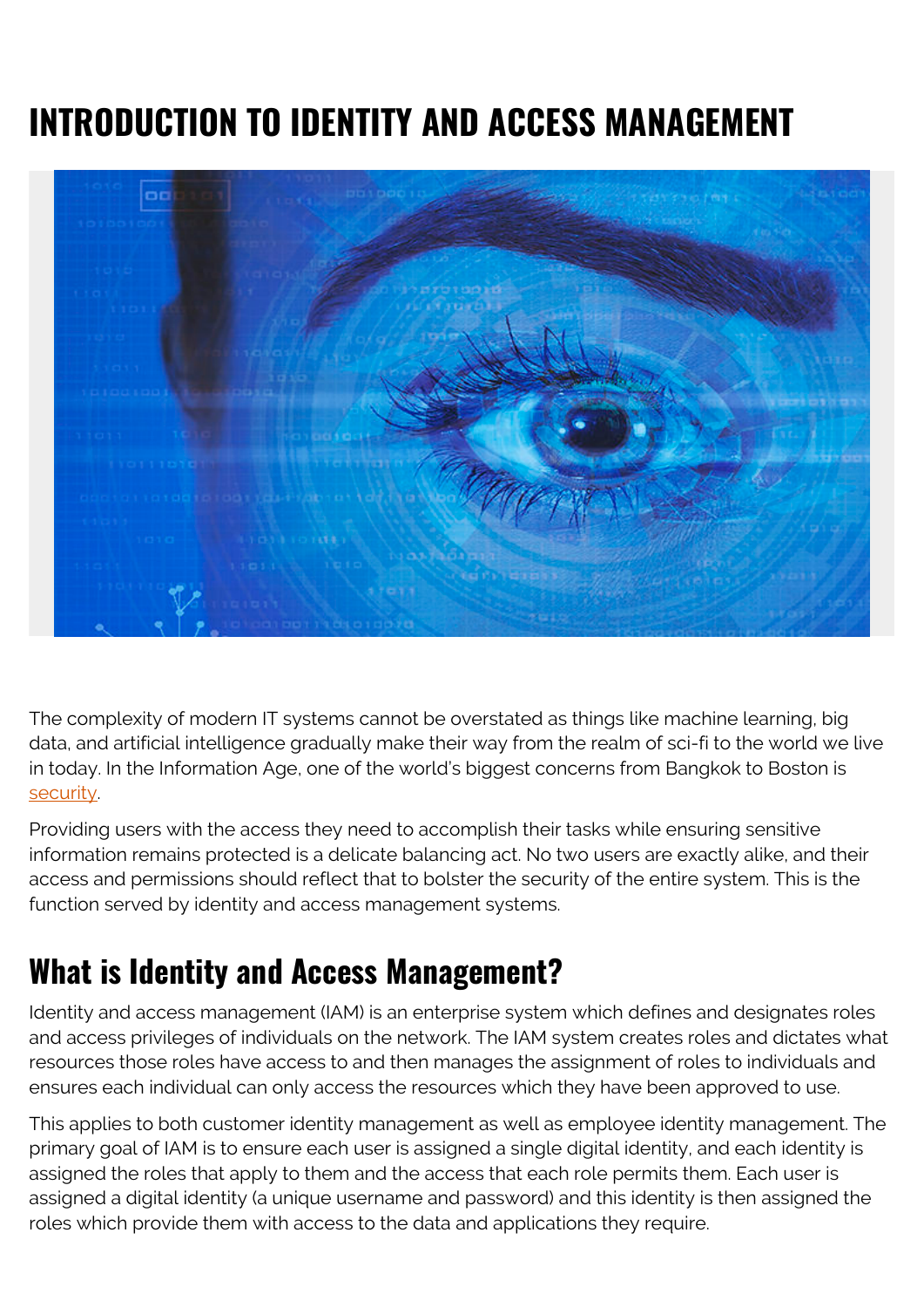IAM is also sometimes called identity management or rights management and is responsible for processing user requests to access resources. IAM systems are also responsible for reviewing the roles and access permissions to ensure all users have access to what they need and nothing they don't. Access management establishes permissions and is also responsible for revoking rights when users transfer to different roles within the organization or leave the business altogether.

Access management operates on the security principle of "least authority." This is essentially like operating on a "need to know" basis, where users are only given access to the information and resources they require to perform their job. This type of security baseline may seem cumbersome, but it is the best way to provide optimal security for the entire network. Maintaining a secure network is a top priority for organizations in today's world where data breaches are all too common. Breaches pose the risk of the organization incurring financial penalties in addition to resulting in damage to the enterprise's reputation.

#### **What are the Benefits of IAM?**

The implementation of IAM systems and best practices allows you to open up your network to employees and customers alike without exposing the network to undue risk. This can help to increase efficiency and reduce operating costs by allowing the enterprise to utilize a single network for internal operations and client-facing purposes. Identity management allows access to be extended for on-premises applications as well as mobile apps and SaaS tools without negatively impacting network security.

Properly managed identities provide administrators with enhanced control over user activities and permissions. This helps greatly in the reduction of internal and external breaches. Internal breaches are fairly common, but about one fourth of internal breaches are accidental. Whether intentional or otherwise, the impact of breaches is lessened when identity access management systems are in place that ensure each user only has access to the bare essentials for performing their job. IAM helps to ensure organizational networks remain secure and compliant with regulations.

## **Identity Access Management Key Terms**

Here is a list of common IAM terms that will help you get a better overview of the how the system works and will aid you in navigating conversations regarding identity management:

- **Access:** The security clearance or extent of permissions given to a user. This can be thought of as key cards for secure facilities where each sector has a minimum level required and the level of clearance an identity has dictates how much of the facility they have permission to access.
- **Biometrics:** A type of authentication which scans a user's unique characteristics like fingerprint scans, facial recognition, voice recognition, or iris and retina scans. This is an added layer of security which helps to ensure the only person accessing each user's data is the user.
- **Credentials:** A user's credentials are the details they use to gain access to the network such as their password or biometric data.
- **Digital Identity:** The user's unique identifier that is connected to all their pertinent information such as which roles they are assigned to as well as the devices from which they access the network.
- **Multi-factor Authentication (MFA or 2FA):** When multiple forms of authentication are used to confirm the user attempting to access the network through the digital identity is, in fact, that